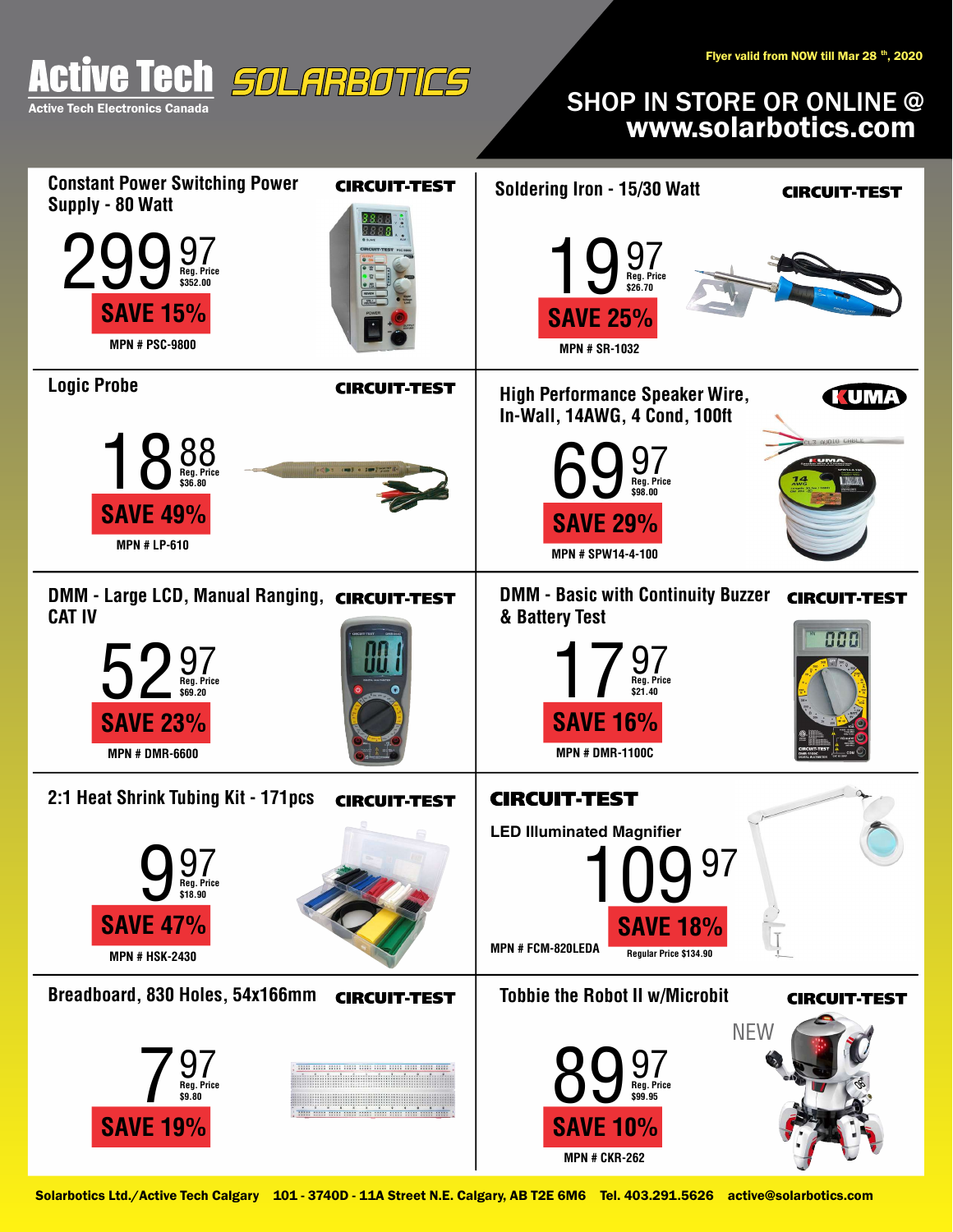

## WANT TO PLACE AN ORDER? Go to www.solarbotics.com

Solarbotics Ltd. / Active Tech Calgary 101-3740D - 11A Street N.E. Calgary, AB, T2E 6M6 Tel. 403.291.5626 active@solarbotics.com

While quantities last. Pictures used for illustration purposes only; actual product may differ. We reserve the right to limit quantities. In-store<br>selection only. Selection may vary by store. No special orders. Prices subj